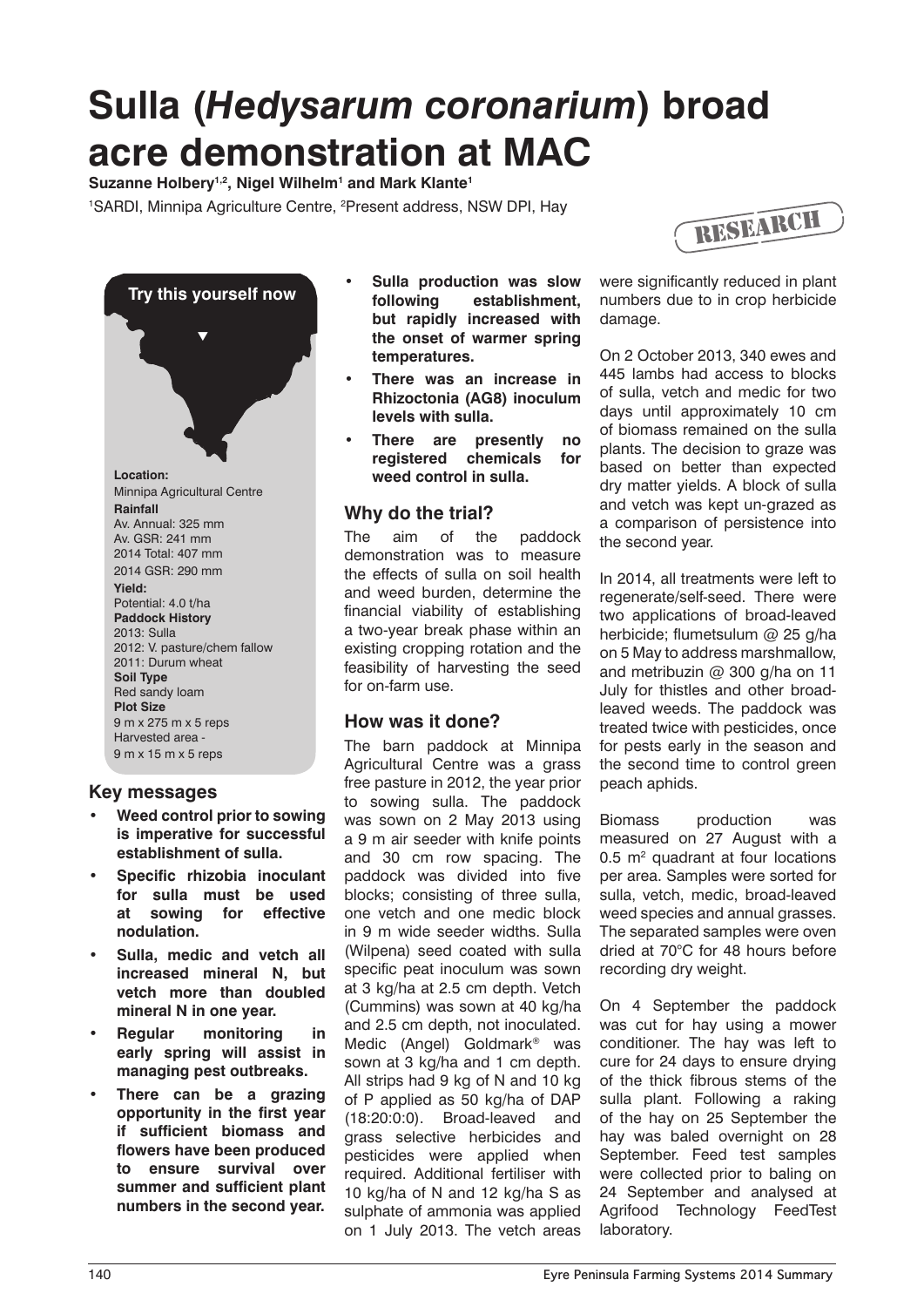At the western end of the paddock, an area of approximately 15 x 9 m area from each sulla run was retained as a standing crop for the purpose of measuring seed production and harvestability. The sulla was not desiccated and was harvested (direct headed) with the farm header on 1 December 2014.

## **What happened?**

Trying to make direct comparisons between the three pastures; vetch, medic and sulla, poses a challenge because sulla is a biennial with a 2-3 year lifespan compared to the annual medic and vetch species. For this reason sulla does not achieve peak biomass production until the second year, once it has established a deep root system. This was reflected in the 2013 dry matter data collected prior to grazing where vetch and medic produced 2.3 t/ha and sulla 1.3 t/ha on 203 mm of rainfall since sowing on 2 May 2013.

Summer rainfall and mild autumn conditions in 2014 resulted in rapid regeneration of pastures early in the season. Table 1 outlines the changes to soil chemistry in the 0-10 cm topsoil from pre-trial 2013 to after one year of pasture options. Most notable were decreases in sulphur despite the application of 12 kg/ha S in the form of sulphate of ammonia on 1 July 2013. Other soil properties changed little.

|  | Table 1 Soil chemistry of 0-10 cm layer of demonstration paddock prior to sowing and post one year break |  |  |  |  |  |  |  |  |  |
|--|----------------------------------------------------------------------------------------------------------|--|--|--|--|--|--|--|--|--|
|--|----------------------------------------------------------------------------------------------------------|--|--|--|--|--|--|--|--|--|

|                                   | 2013             | <b>April 2014</b> |                |              |                   |              |              |  |  |  |
|-----------------------------------|------------------|-------------------|----------------|--------------|-------------------|--------------|--------------|--|--|--|
|                                   | <b>Pre-trial</b> |                   | Grazed in 2013 |              | Un-grazed in 2013 |              |              |  |  |  |
|                                   |                  | <b>Medic</b>      | <b>Sulla</b>   | <b>Vetch</b> | <b>Medic</b>      | <b>Sulla</b> | <b>Vetch</b> |  |  |  |
| $pH$ (CaCl <sub>2</sub> )         | 7.8              | 7.8               | 7.6            | 7.7          | 8.0               | 8.0          | 7.9          |  |  |  |
| Colwell P (mg/kg)                 | 45               | 47                | 49             | 44           | 42                | 45           | 46           |  |  |  |
| Colwell K (mg/kg)                 | 1040             | 877               | 910            | 917          | 973               | 867          | 927          |  |  |  |
| Sulphur KCl <sub>40</sub> (mg/kg) | 5.0              | 2.6               | 3.7            | 2.7          | 4.5               | 3.8          | 2.8          |  |  |  |
| Organic Carbon (%)                | 1.19             | 1.16              | 1.25           | 1.24         | 1.43              | 1.23         | 1.31         |  |  |  |

*Table 2 Comparison of treatments for Rhizoctonia root disease, soil water and mineral nitrogen to depth in soil*

|                                          | <b>April 2014</b> |              |              |                   |              |              |  |
|------------------------------------------|-------------------|--------------|--------------|-------------------|--------------|--------------|--|
|                                          | Grazed in 2013    |              |              | Un-grazed in 2013 |              |              |  |
|                                          | <b>Medic</b>      | <b>Sulla</b> | <b>Vetch</b> | <b>Medic</b>      | <b>Sulla</b> | <b>Vetch</b> |  |
| Rhizoctonia solani AG8 0-10 cm (pgDNA/g) | 8                 | 142          | $<$ 2        | 5                 | 262          | $<$ 2        |  |
| Soil water 0-90 cm (mm)                  | 147               | 135          | 158          | 154               | 136          | 168          |  |
| Mineral Nitrogen 0-90 cm (kg/ha)         | 146               | 174          | 229          | 296               | 174          | 211          |  |



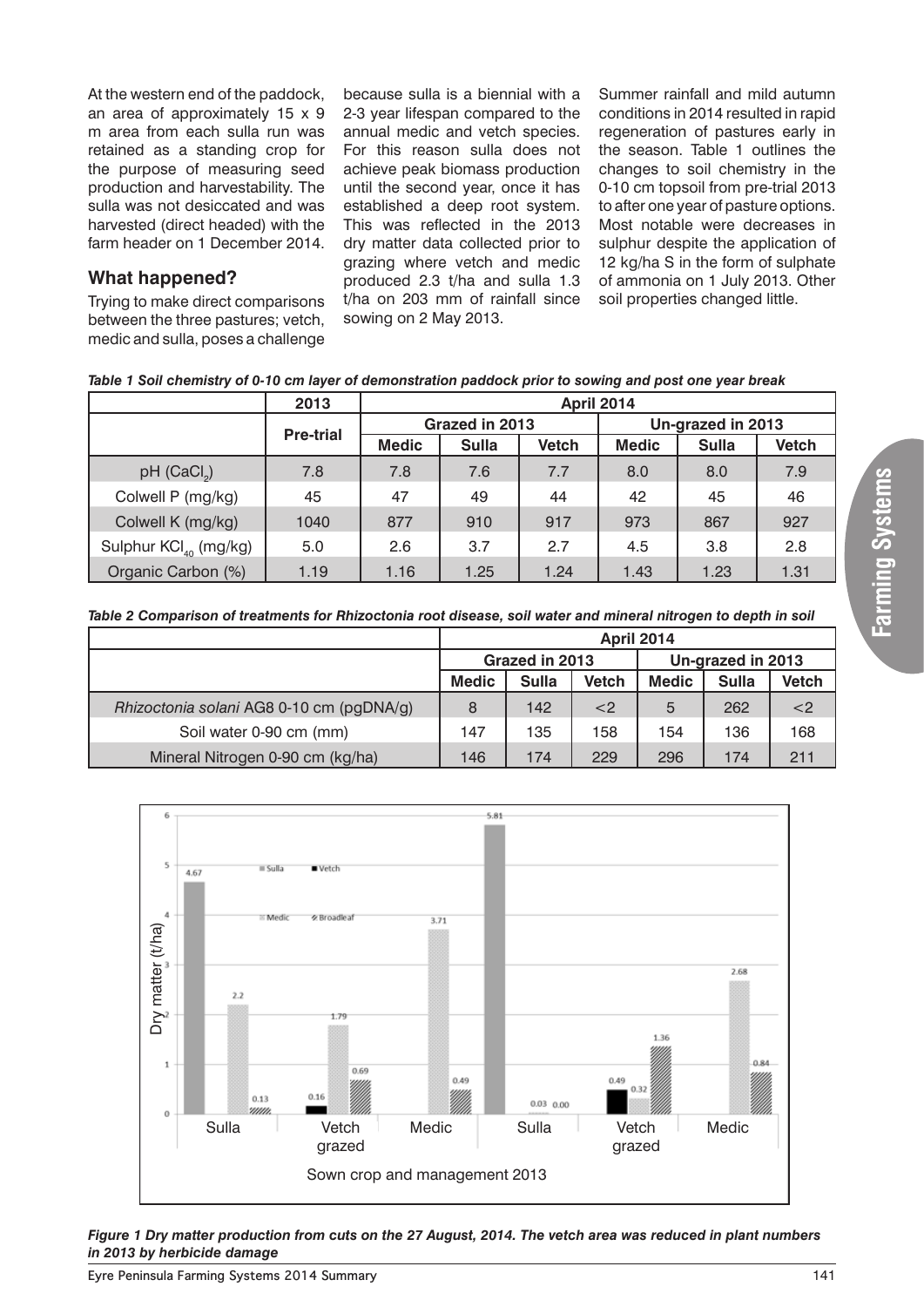|                                      |                              | <b>Grazed (2013)</b>                         |                                | Un-grazed (2013) |                                                 |                                              |  |
|--------------------------------------|------------------------------|----------------------------------------------|--------------------------------|------------------|-------------------------------------------------|----------------------------------------------|--|
|                                      | <b>Sulla</b><br>15%<br>medic | <b>Vetch</b><br>68% medic,<br>27%<br>b weeds | <b>Medic</b><br>12%<br>b weeds | <b>Sulla</b>     | <b>Vetch</b><br>13%<br>medic.<br>64%<br>b weeds | <b>Medic</b><br>22% b.<br>weeds,<br>7% grass |  |
| Crude Protein (% of DM)              | 14.4                         | 18.5                                         | 18.6                           | 15.2             | 17.6                                            | 18.4                                         |  |
| Neutral Detergent Fibre (% of DM)    | 44.4                         | 43.8                                         | 42.7                           | 44.1             | 42.1                                            | 43.4                                         |  |
| Digestibility DMD (% of DM)          | 66.6                         | 64.2                                         | 64.4                           | 67.6             | 66.8                                            | 63.6                                         |  |
| Est. Metabolisable energy (MJ/kg DM) | 9.8                          | 9.4                                          | 9.5                            | 10.0             | 9.9                                             | 9.3                                          |  |
| AFIA grade*                          | A2                           | <b>B2</b>                                    | <b>B2</b>                      | A2               | A2                                              | <b>B2</b>                                    |  |

*Table 3 Feed test analysis from samples collected 24 September 2014. Percent composition of samples based on spring biomass cuts collected 27 August*

*\*The Australian Fodder Industry Association (AFIA) has a developed set a national hay grades for domestic and export trade. The grades range from D4 to A1 with A1 being premium quality. The grade is calculated from the crude protein, digestibility and metabolisable energy, as analysed from common quality testing methods. B weeds = broad-leaved weeds.*

Table 2 shows that the incidence of *Rhizoctonia solani* AG8 in the sulla treatments has increased from initial levels of 8.5 pg DNA/g. It has been documented in other research that sulla is susceptible to the AG-2-2 strain of *Rhizoctonia solani* but not affected by the AG8 strain. A separate analysis from the root system of a sulla plant collected 25 July 2014 confirmed that the roots were infected with the AG8 strain. However, no visible Rhizoctonia patches have been observed in the sulla areas.

Prior to the trial being sown in 2013 soil analysis revealed 90 kg/ ha of mineral N in the top 90 cm following a volunteer pasture/ chemical fallow in 2012. After one year of either a medic, sulla or vetch pasture, nitrogen levels have increased further. Medic left ungrazed resulted in an extra 206 kg N/ha. Sulla showed no difference in mineral N between grazing or not grazing with an additional 84 kg/ha. Vetch more than doubled mineral N in one year with little difference in grazed versus ungrazed.

Feed test analysis has shown that the crude protein of Sulla was less than that of medic. The neutral detergent fibre, which is a measure of total cell wall content, was similar across the treatments with little variation between grazed and un-grazed, Sulla was slightly higher with figures above 44% of DM compared to 42-43.8% for other treatments. High quality feeds have a digestibility of > 65% of DM in conjunction with protein and fibre content (FeedTest interpretation sheet). The sulla is highly digestible with figures ranging from 66.7-67.6% of DM. In terms of energy, 8 MJ/kg of DM is required for maintenance of adult sheep and 11 MJ/kg for growing lambs or lactating ewes, therefore all treatments met the livestock requirements.

Soil water measurements collected after hay baling on 30 September showed similar levels with between 138 and 140 mm of water remaining in the 0-90 cm profile for the different crops.

The sulla area of approximately 0.06 ha was left to desiccate naturally and was harvested by direct heading using the farm header on the 1 December. There was a significant amount of seed loss due to shattering before harvest. The sulla was successfully harvested using canola settings for threshing and airflow but with wheat screens. The total sulla area produced 48 kg of clean seed which is a yield of 0.79 t/ha, despite pod shattering. The harvested seed was cleaned using a medic harvester and this process also de-hulled the seed, providing a sample which could be used for sowing in the future.

# **What does this mean?**

#### *Implications for commercial practice*

The preliminary results suggest that sulla might be a viable break alternative in the low rainfall region of upper Eyre Peninsula. Sulla established well in 2013 in a higher than average rainfall season and the early rainfall events in 2014 resulted in greater dry matter production than self-regenerating vetch and medic stands by September. Sulla is a biennial with a 2-3 year lifespan compared to the annual medic and vetch species so it should have achieved peak biomass production in 2014, once it had established a deep root system. This is reflected in the dry matter data in 2013 where vetch and medic produced 2.3 t/ ha and sulla 1.3 t/ha (297 mm Jan-2 Oct), compared to 2014 when sulla averaged 5.2 t/ha dry matter (24 Sept) compared to medic 2.4 t/ha and vetch 1.0 t/ha (390 mm Jan-24 Sept). The success of establishing plants during a below average rainfall year is yet to be determined.

Inoculation of sulla seed at sowing with the specific rhizobia is imperative for effective nodulation. After one year of either medic, sulla or vetch, nitrogen levels had increased, but vetch more than doubled mineral N in one year. Predicta B testing showed an increase in Rhizoctonia inoculum levels with sulla in rotation and further testing confirmed the AG8 strain responsible for Rhizoctonia damage in cereal crops.